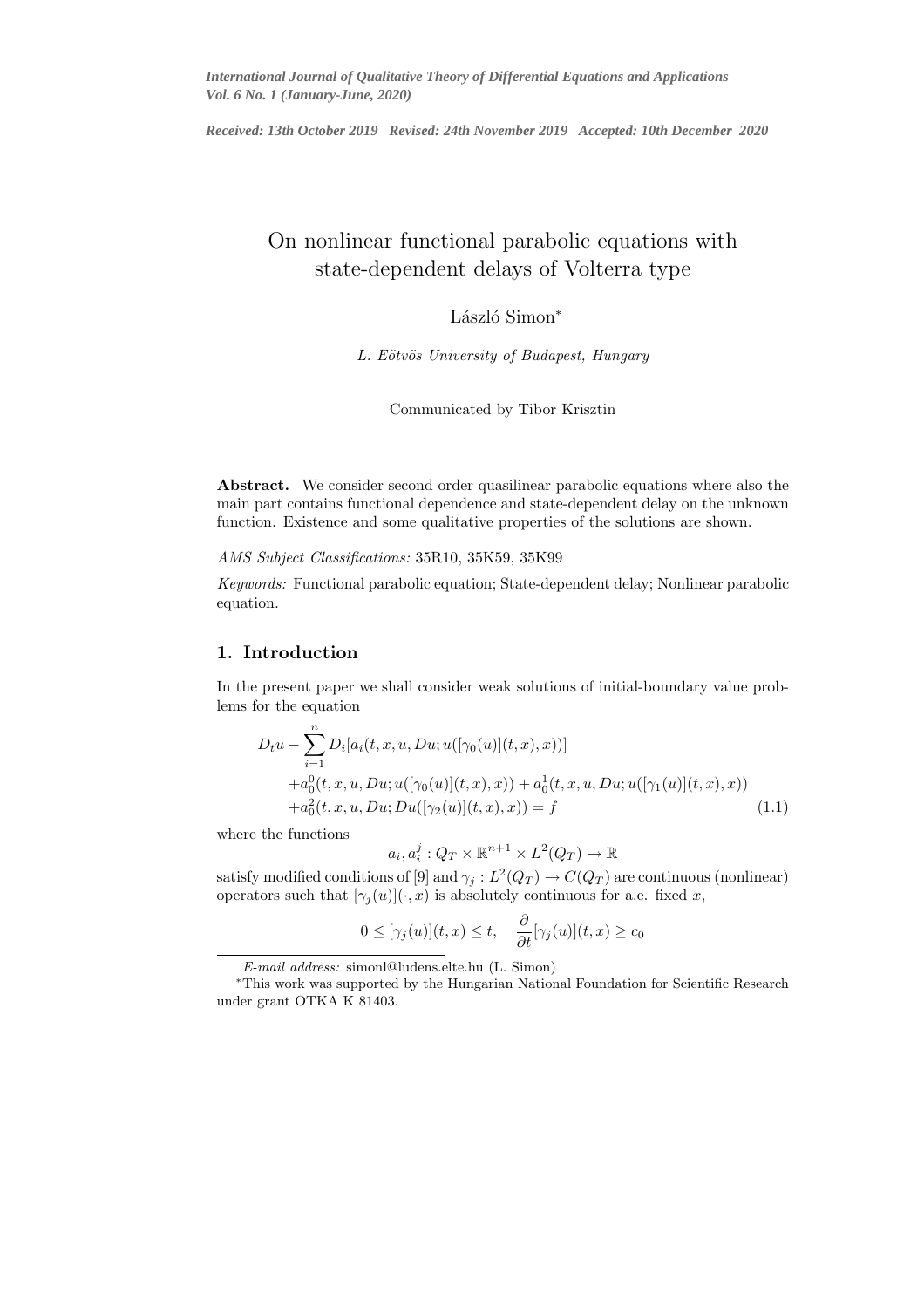with some constant  $c_0 > 0$ .

This work was motivated by works where nonlinear parabolic functional differential equations were considered which arise in certain applications. (See references in [8].) In [8] and [9] existence theorems and some qualitative properties were proved on solutions to initial value problems for the functional equations (connected with the above applications)

$$
D_t u - \sum_{i=1}^n D_i[a_i(t, x, u(t, x), Du(t, x); u)] + a_0(t, x, u(t, x), Du(t, x); u) = f.
$$
 (1.2)

In the present paper we consider  $(1.1)$  as a particular case of  $(1.2)$  and apply the results of [9] to the equation (1.1).

Differential equations and systems with state-dependent delay in one variable were considered thoroughly e.g. in [3] - [5] (see also the references there).

In Section 2 the existence of weak solutions will be proved and in Section 3 we shall formulate conditions which imply boundedness of solutions, further, stabilization of solutions will be shown as  $t \to \infty$ .

## 2. Existence of solutions

Denote by  $\Omega \subset \mathbb{R}^n$  a bounded domain having the uniform  $C^1$  regularity property (see [1]),  $Q_T = (0,T) \times \Omega$  and  $p \geq 2$  be a real number. Let  $V \subset W^{1,p}(\Omega)$  be a closed linear subspace of the usual Sobolev space  $W^{1,p}(\Omega)$  (of real valued functions) containing  $W_0^{1,p}(\Omega)$  (the closure of  $C_0^{\infty}(\Omega)$ ). Denote by  $L^p(0,T;V)$  the Banach space of the set of measurable functions  $u:(0,T) \to V$  with the norm

$$
\| u \|_{L^p(0,T;V)}^p = \int_0^T \| u(t) \|_V^p dt.
$$

The dual space of  $L^p(0,T;V)$  is  $L^q(0,T;V^*)$  where  $1/p+1/q=1$  and  $V^*$  is the dual space of  $V$  (see, e.g., [11]).

First we formulate a slight modification of Theorem 1 in [9] which can be proved in the same way.

Assume that functions  $\tilde{a}_i$  satisfy the following conditions.

 $(A_1)$ . The functions  $\tilde{a}_i: Q_T \times \mathbb{R}^{n+1} \times L^p(0,T;V) \to \mathbb{R}$  satisfy the Carathéodory conditions for arbitrary fixed  $u \in L^p(0,T;V)$   $(i = 0,1,...,n)$ .

 $(A_2)$ . There exist bounded (nonlinear) operators  $g_1 : L^2(Q_T) \to \mathbb{R}^+$  and  $k_1$ :  $L^2(Q_T) \to L^q(\Omega)$  such that

$$
|\tilde{a}_i(t, x, \zeta_0, \zeta; u)| \le g_1(u) \left[ |\zeta_0|^{p-1} + |\zeta|^{p-1} \right] + [k_1(u)](x)
$$

for a.e.  $(t, x) \in Q_T$ , each  $(\zeta_0, \zeta) \in \mathbb{R}^{n+1}$  and  $u \in L^p(0, T; V)$ .

$$
(A_3). \quad \sum_{i=1}^n [\tilde{a}_i(t, x, \zeta_0, \zeta; u) - \tilde{a}_i(t, x, \zeta_0, \zeta^*; u)](\zeta_i - \zeta_i^*) \ge [g_2(u)](t)|\zeta - \zeta^*|^p \tag{2.1}
$$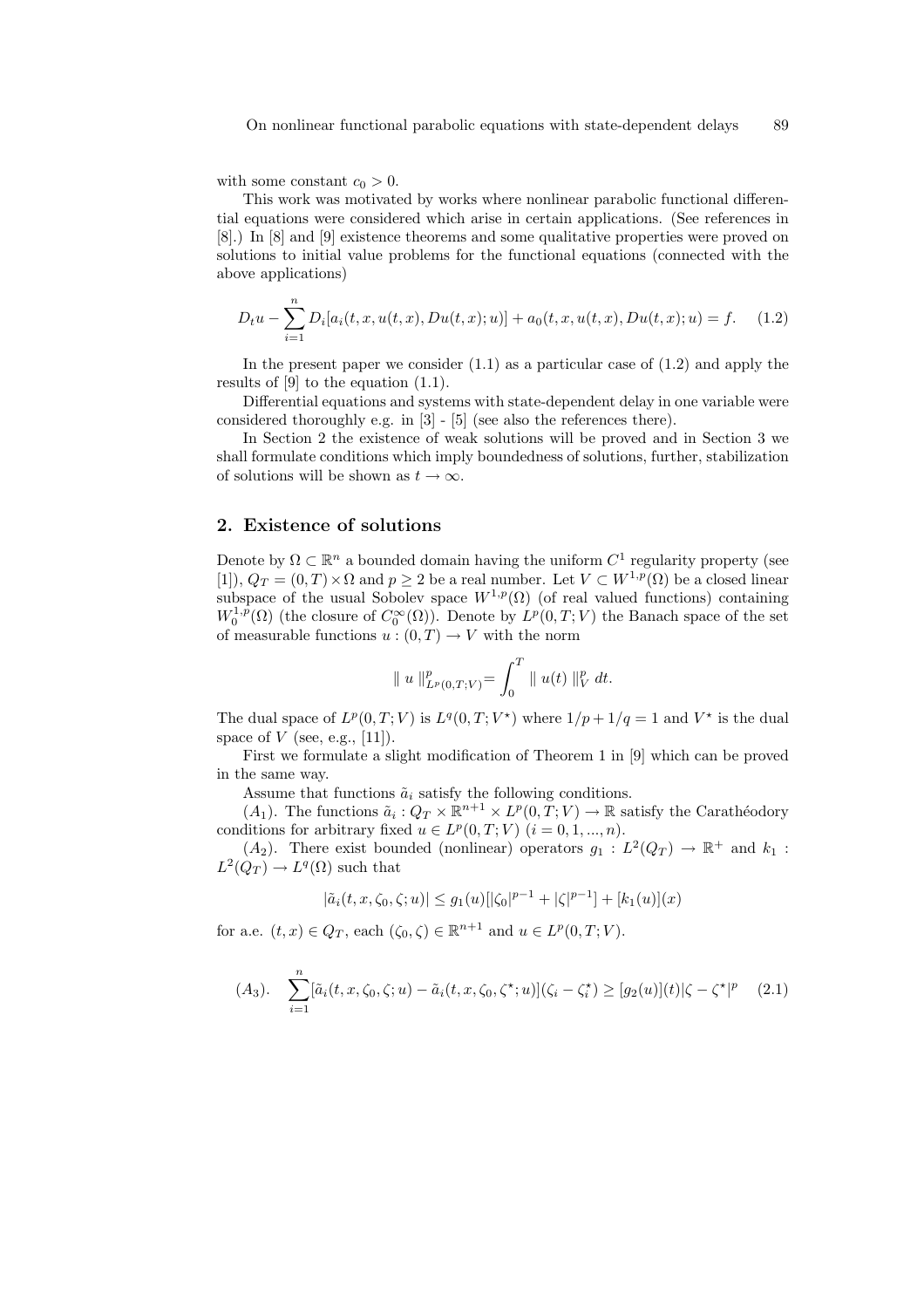where

$$
[g_2(u)](t) \ge c^* \left[1 + \| u \|_{L^p(0,t;V)}\right]^{-\sigma^*}, \quad t \in [0,T]
$$
\n(2.2)

 $c^*$  is some positive constant,  $0 \leq \sigma^* < p - 1$ .

(A<sub>4</sub>).  $\sum_{i=0}^{n} \tilde{a}_i(t, x, \zeta_0, \zeta; u) \zeta_i \geq [g_2(u)](t) [\zeta_0]^p + |\zeta|^p - [k_2(u)](t, x)$ where  $k_2(u) \in L^1(Q_T)$  satisfies with some positive constant  $\sigma < p - \sigma^*$ 

$$
|| k_2(u) ||_{L^1(Q_t)} \le \text{const} [1+ || u ||_{L^p(0,t;V)}]^{\sigma}, \quad t \in [0,T].
$$

 $(A_5)$ . If  $(u_k) \to u$  weakly in  $L^p(0,T;V)$ ,  $(D_t u_k) \to D_t u$  weakly in  $L^q(0,T;V^*)$ ,  $(\zeta_0^k) \to \zeta_0$  in  $\mathbb R$  and  $(\zeta^k) \to \zeta$  in  $\mathbb R^n$  then for a.e.  $(t, x) \in Q_T$ 

$$
\lim_{k \to \infty} \tilde{a}_i(t, x, \zeta_0^k, \zeta^k; u_k) = \tilde{a}_i(t, x, \zeta_0, \zeta; u), \quad i = 0, 1, ..., n,
$$

for a subsequence, in the case  $i = 0$  assuming that  $(D_l u_k) \to D_l u$  in  $L^2(Q_T)$   $(l =$  $1, \ldots, n$ ) holds, too.

**Remark 2.1.** Assumption  $(A_5)$  is weaker than the corresponding assumption in [9]. assumptions  $(A_1)$  -  $(A_4)$  are the same.

**Definition 2.1.** Assuming  $(A_1)$ - $(A_5)$ , define operator  $\tilde{A}: L^p(0,T;V) \rightarrow L^q(0,T;V^*)$ by

$$
[\tilde{A}(u), v] = \int_{Q_T} \left\{ \sum_{i=1}^n \tilde{a}_i(t, x, u, Du; u) D_i v + \tilde{a}_0(t, x, u, Du; u) v \right\} dt dx \tag{2.3}
$$

where the brackets  $[\cdot, \cdot]$  mean the dualities in spaces  $L^q(0,T;V^*)$ ,  $L^p(0,T;V)$ .

Since the assumptions  $(A_1)$  -  $(A_4)$  are the same as in [9], we obtain that operator A is bounded, demicontinuous and coercive. By using the same arguments as in [9], one gets by  $(A_5)$  that A is pseudomonotone with respect to  $D(L) = \{u \in L^p(0,T;V) :$  $D_t u \in L^q(0,T;V^*), u(0) = 0$ . According to the theory of monotone type operators (see, e.g. [2], [10]) we have

**Theorem 2.1.** Assume  $(A_1)$  -  $(A_5)$ . Then for any  $f \in L^q(0,T;V^*)$  and  $u_0 \in L^2(\Omega)$ there exists  $u \in L^p(0,T;V)$  such that  $D_t u \in L^q(0,T;V^*),$ 

$$
D_t u + \tilde{A}(u) = f, \quad u(0) = u_0.
$$
 (2.4)

Now we formulate assumptions on functions  $a_i, a_0^j$  in equation (1.1).

 $(B_1)$ . The functions  $a_i, a_0^j : Q_T \times \mathbb{R}^{n+1} \times L^2(Q_T) \to \mathbb{R}$  satisfy the Carathéodory conditions for arbitrary fixed  $v \in L^2(Q_T)$   $(i = 1, ..., n, j = 0, 1, 2)$ .

 $(B_2)$ . There exist bounded (nonlinear) operators  $g_1 : L^2(Q_T) \to \mathbb{R}^+$  and  $k_1$ :  $L^2(Q_T) \to L^q(\Omega)$  such that

$$
|a_i(t, x, \zeta_0, \zeta; v)| \le g_1(v) \left[ |\zeta_0|^{p-1} + |\zeta|^{p-1} \right] + [k_1(v)](x),
$$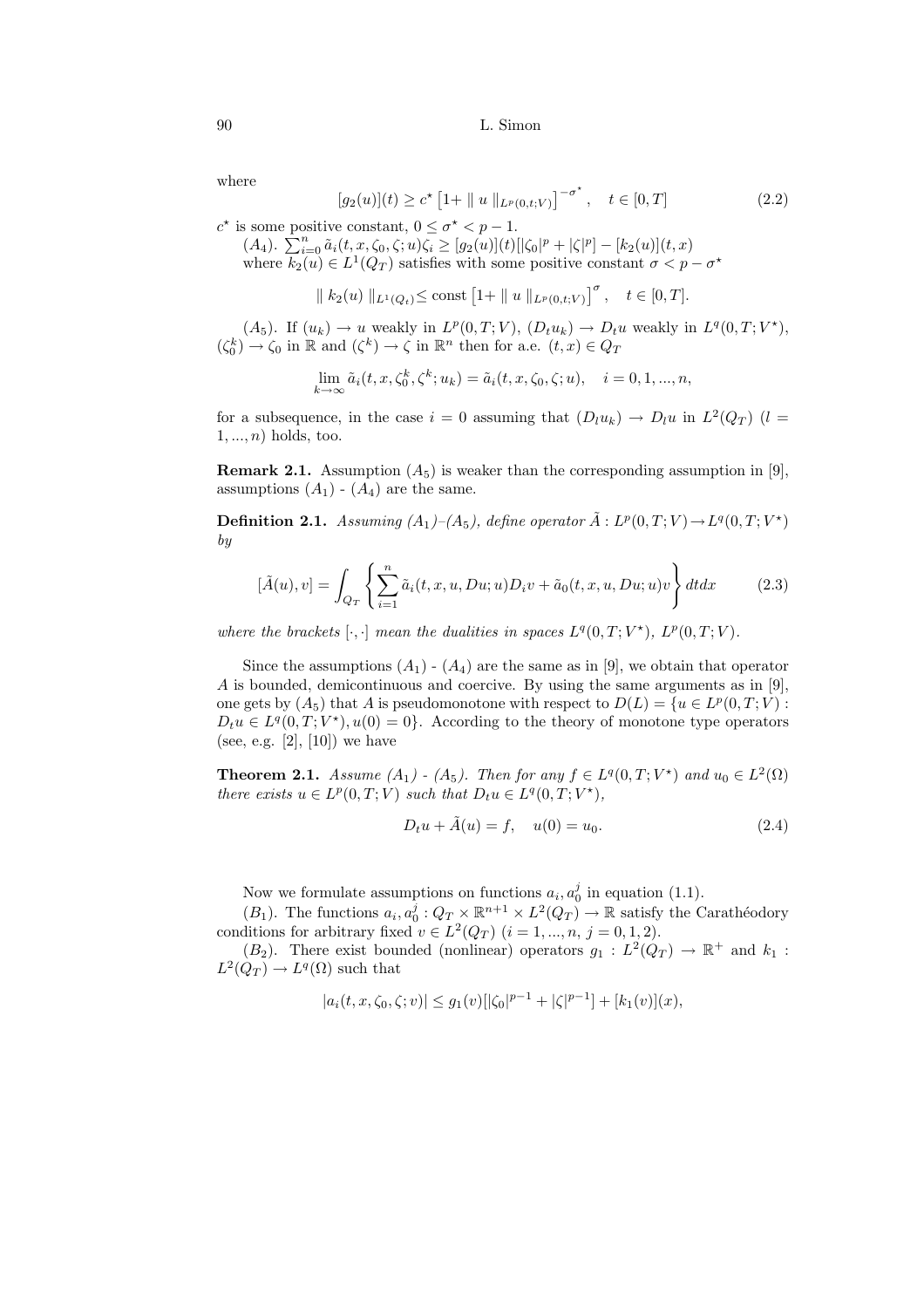$$
|a_0^j(t, x, \zeta_0, \zeta; v)| \le g_1(v) \left[ |\zeta_0|^{p-1} + |\zeta|^{p-1} \right] + [k_1(v)](x)
$$

for a.e.  $(t, x) \in Q_T$ , each  $(\zeta_0, \zeta) \in \mathbb{R}^{n+1}$  and  $v \in L^2(Q_T)$ .

$$
(B_3). \quad \sum_{i=1}^n [a_i(t, x, \zeta_0, \zeta; v) - a_i(t, x, \zeta_0, \zeta^*; v)](\zeta_i - \zeta_i^*) \ge [g_2(v)](t)|\zeta - \zeta^*|^p \tag{2.5}
$$

where

$$
[g_2(v)](t) \ge c^* \left[1 + \|v\|_{L^2(Q_t)}\right]^{-\sigma^*}, \quad t \in [0, T], \tag{2.6}
$$

 $c^*$  is some positive constant,  $0 \leq \sigma^* < p - 1$ .  $(B_4)$ .  $\sum_{i=0}^{n} a_i(t, x, \zeta_0, \zeta; v) \zeta_i + a_0^0(t, x, \zeta_0, \zeta; v) \zeta_0 \geq [g_2(v)](t) \left[ |\zeta_0|^p + |\zeta|^p \right],$ 

$$
|a_0^j(t, x, \zeta_0, \zeta; v)| \le [h_2^j(v)](t, x)[1 + |\zeta_0|^{\tilde{\rho}_j} + |\zeta|^{\tilde{\rho}_j}], \quad j = 1, 2
$$

with  $0 \leq \tilde{\rho}_j < p-1$ ,

$$
\int_{Q_t} |[h_2^j(v)](\tau, x)|^{q_1^j} d\tau dx \le \text{const} (1 + \|v\|_{L^2(Q_t)})^{\sigma} \text{ where}
$$
  

$$
\sigma < p - \sigma^*, \quad q_1^j = p_1^j/(p_1^j - 1), \quad p_1^j = p/(\tilde{\rho}_j + 1).
$$

 $(B_5)$ . If  $(v_k) \to v$  in  $L^2(Q_T)$ ,  $(\zeta_0^k) \to \zeta_0$  in  $\mathbb R$  and  $(\zeta^k) \to \zeta$  in  $\mathbb R^n$  then for a.e.  $(t, x) \in Q_T$ , for a suitable subsequence

$$
\lim_{k \to \infty} a_i(t, x, \zeta_0^k, \zeta^k; v_k) = a_i(t, x, \zeta_0, \zeta; v), \quad i = 1, ..., n,
$$
  

$$
\lim_{k \to \infty} a_0^j(t, x, \zeta_0^k, \zeta^k; v_k) = a_0^j(t, x, \zeta_0, \zeta; v), \quad j = 0, 1, 2.
$$

On operators  $\gamma_j$  assume that

 $(G) \gamma_j : L^2(Q_T) \to C(\overline{Q_T}), (j = 0, 1, 2)$  are continuous (nonlinear) operators such that  $[\gamma_i(u)](\cdot,x)$  is absolutely continuous for a.e. fixed  $x \in \Omega$ ,

$$
\frac{\partial}{\partial t}[\gamma_j(u)](t,x) \ge c_0, \quad 0 \le [\gamma_j(u)](t,x) \le t
$$

with some constant  $c_0 > 0$  and  $\frac{\partial}{\partial t} [\gamma_2(\cdot)] : L^2(Q_T) \to C(\overline{Q_T})$  is continuous operator.

**Example 2.1.** Condition  $(G)$  is fulfilled e.g. by the operators of the form

$$
[\gamma(u)](t,x) = t\beta \left\{ \int_{Q_t} \Gamma(t,\tau,x,\xi) u^2(\tau,\xi) d\tau d\xi \right\}
$$

where  $\Gamma$ ,  $\frac{\partial \Gamma}{\partial t}$  are continuous on  $\overline{Q_T} \times \overline{Q_T}$ , further,  $\Gamma$ ,  $\frac{\partial \Gamma}{\partial t} \geq 0$ ,  $\beta \in C^1(\mathbb{R})$  satisfies  $\delta_1 \leq \beta \leq 1$  with some constant  $\delta_1 > 0$  and  $\beta' \geq 0$ .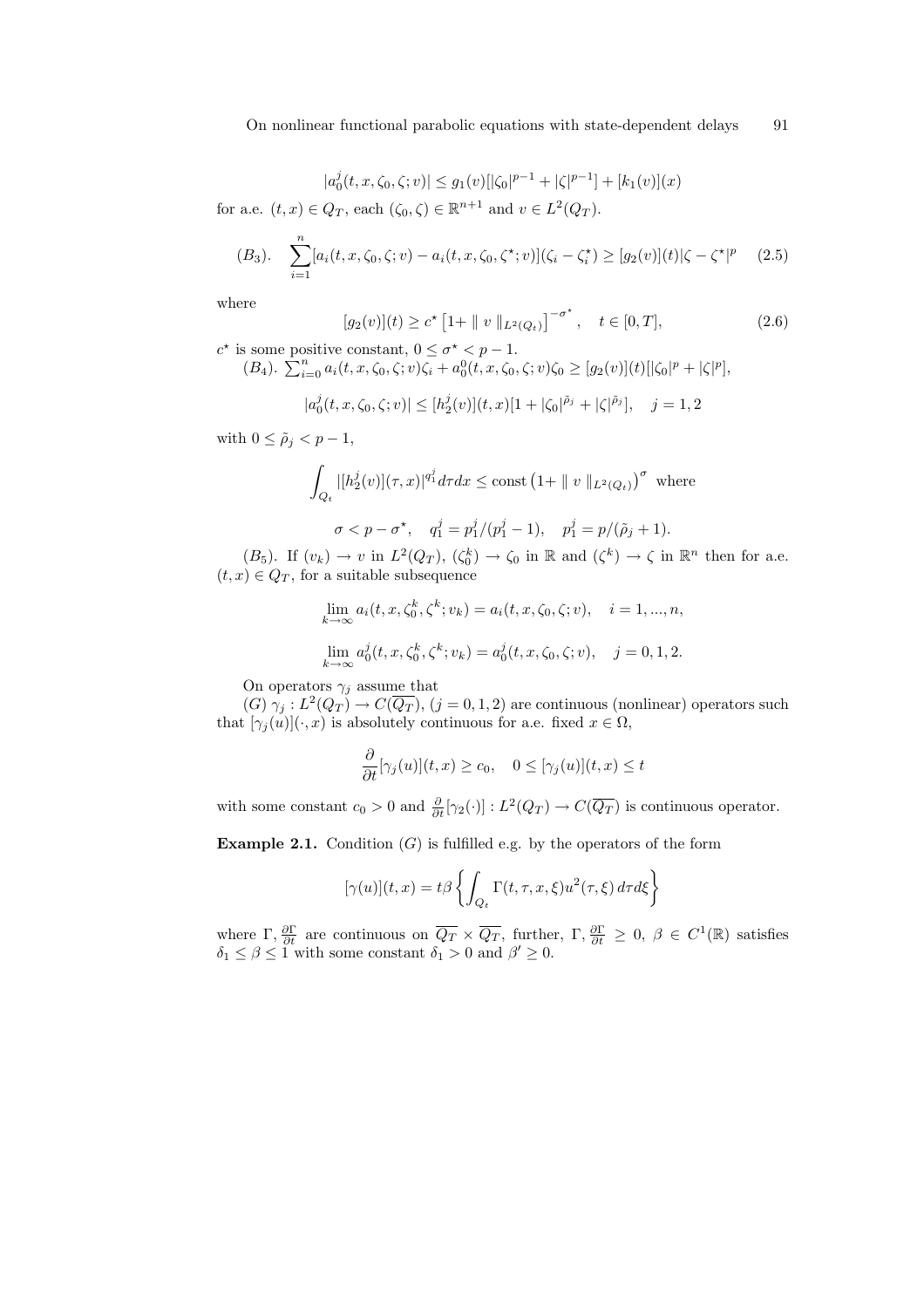**Definition 2.2.** Assuming  $(B_1)$  -  $(B_5)$ ,  $(G)$ , define operator  $A : L^p(0,T;V) \rightarrow$  $L^q(0,T;V^\star)$  by

$$
[A(u), v] = \sum_{i=1}^{n} \int_{Q_T} a_i(t, x, u, Du; u([\gamma_0(u)](t, x), x)) D_i v \, dt dx + \sum_{j=0}^{1} \int_{Q_T} a_0^j(t, x, u, Du; u([\gamma_j(u)](t, x), x)) v \, dt dx + \int_{Q_T} a_0^2(t, x, u, Du; Du([\gamma_2(u)](t, x), x)) v \, dt dx.
$$

**Theorem 2.2.** Assume  $(B_1)$  -  $(B_5)$ ,  $(G)$ . Then for any  $f \in L^q(0,T;V^*)$  and  $u_0 \in$  $L^2(\Omega)$  there exists  $u \in L^p(0,T;V)$  such that  $D_t u \in L^q(0,T;V^*)$ ,

$$
D_t u + A(u) = f, \quad u(0) = u_0. \tag{2.7}
$$

*Proof.* Define functions  $\tilde{a}_i$  by

$$
\tilde{a}_i(t, x, \zeta_0, \zeta; u) = a_i(t, x, \zeta_0, \zeta; u([\gamma_0(u)](t, x), x)), \qquad i = 1, ..., n
$$
  
\n
$$
\tilde{a}_0(t, x, \zeta_0, \zeta; u) = a_0^0(t, x, \zeta_0, \zeta; u([\gamma_0(u)](t, x), x))
$$
  
\n
$$
+ a_0^1(t, x, \zeta_0, \zeta; u([\gamma_1(u)](t, x), x))
$$
  
\n
$$
+ a_0^2(t, x, \zeta_0, \zeta; Du([\gamma_2(u)](t, x), x)).
$$

We shall show that these functions  $\tilde{a}_i$  satisfy the assumptions  $(A_1)$  -  $(A_5)$ . Clearly,  $(A_1), (A_3)$  are satisfied by  $(B_1), (B_3)$ . Further, by using the notation  $\psi_j(t,x)$  $[\gamma_j(u)](t,x)$  and  $(G)$ ,

$$
\| u([\gamma_j(u)](t,x),x) \|_{L^2(Q_{\tilde{t}})}^2 = \int_{\Omega} \left\{ \int_0^{\tilde{t}} |u([\gamma_j(u)](t,x),x)|^2 dt \right\} dx
$$
  
\n
$$
\leq \frac{1}{c_0} \int_{\Omega} \left\{ \int_0^{\tilde{t}} |u(\psi_j(t,x),x)|^2 \frac{\partial \psi_j}{\partial t}(t,x) dt \right\} dx
$$
  
\n
$$
\leq \frac{1}{c_0} \| u \|_{L^2(Q_{\tilde{t}})}^2, \qquad j = 0, 1 \quad 0 < \tilde{t} \leq T, \quad (2.8)
$$

and thus we obtain  $(A_2)$  from  $(B_2)$ . Similarly,

$$
\| Du([\gamma_2(u)](t,x),x) \|_{L^2(Q_{\tilde{t}})}^2 \leq \frac{1}{c_0} \| Du \|_{L^2(Q_{\tilde{t}})}^2.
$$

Inequality (2.8) implies

$$
[g_2(u([\gamma_0(u)](t,x),x))](t) \ge \text{const} [1+||u||_{L^2(Q_t)}]^{-\sigma^*}
$$
 (2.9)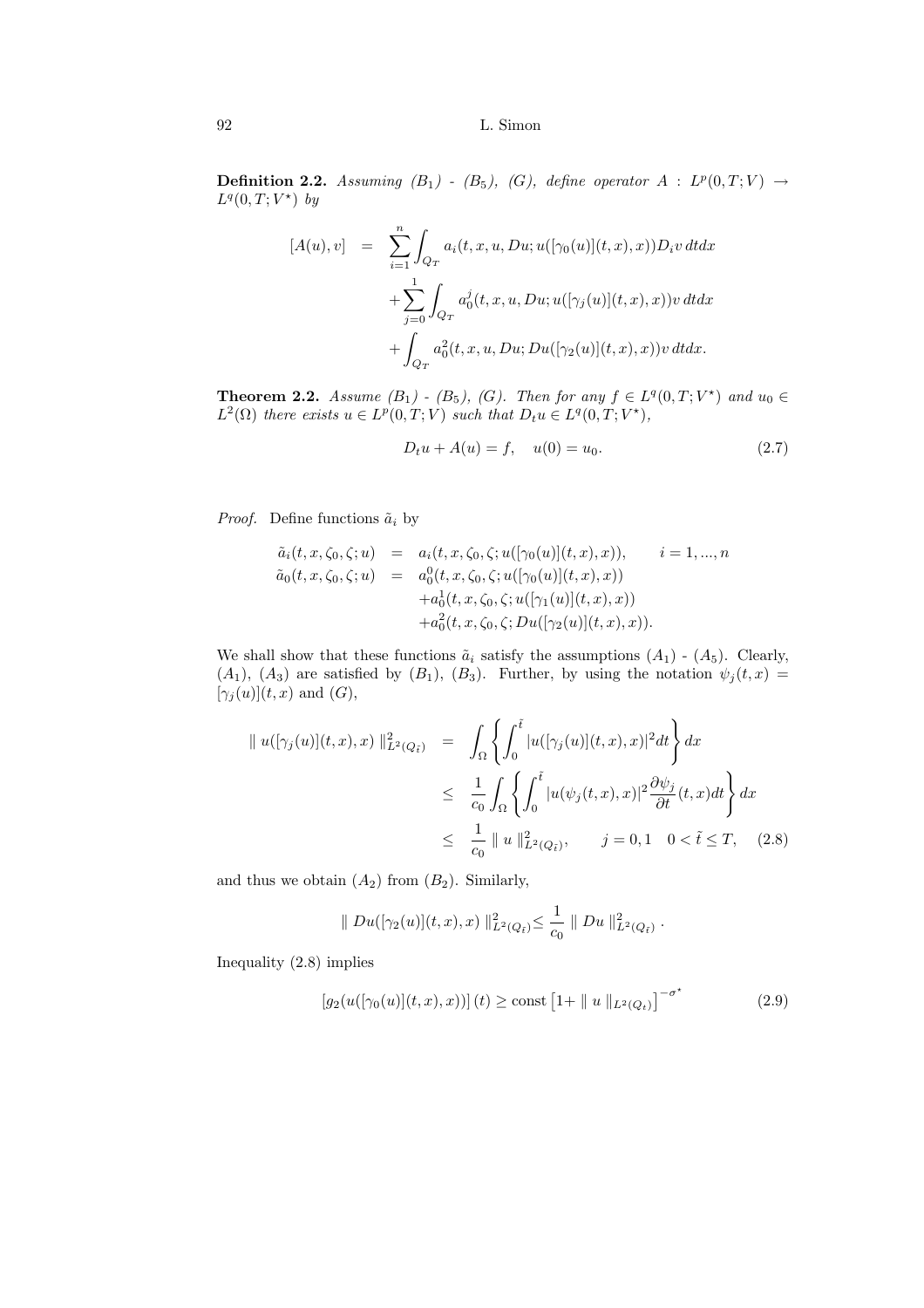and by  $(B_4)$ 

$$
\int_{Q_t} \left[ h_2^1(u([\gamma_1(u)](t,x),x)) \right]^{q_1^1} (\tau, x) d\tau dx \leq \text{ const } \left[ 1 + || u ||_{L^2(Q_t)} \right]^{\sigma}, \quad (2.10)
$$
  

$$
\int_{Q_t} \left[ h_2^2(Du([\gamma_2(u)](t,x),x)) \right]^{q_1^2} (\tau, x) d\tau dx \leq \text{ const } \left[ 1 + || Du ||_{L^2(Q_t)} \right]^{\sigma}.
$$

Hence, by using the notations

$$
v^{1}(t,x) = u([\gamma_{1}(u)](t,x),x),
$$
  
\n
$$
v^{2}(t,x) = Du([\gamma_{2}(u)](t,x),x),
$$
  
\n
$$
|a_{0}^{j}(t,x,\zeta_{0},\zeta;v^{j})\zeta_{0}| \leq [h_{2}^{j}(v^{j})](t,x)\text{const} [1+|\zeta_{0}|^{\tilde{\rho}_{j}+1}+|\zeta|^{\tilde{\rho}_{j}+1}]
$$
  
\n
$$
\leq \varepsilon[g_{2}(v^{j})](t)(|\zeta_{0}|^{p}+|\zeta|^{p})+C(\varepsilon)\Big\{[h_{2}^{j}(v^{j})](t,x)^{q_{1}^{j}}+1\Big\}, j=1,2
$$

where  $q_1^j = p_1^j/(p_1^j - 1)$ ,  $p_1^j = p/(\tilde{\rho}_j + 1)$ . Choosing sufficiently small  $\varepsilon > 0$ , one obtains  $(A_4)$  for functions  $\tilde{a}_i$  from  $(B_4)$  and  $(2.10)$  with

$$
[k_2(u)](t,x) = C(\varepsilon) \left\{ [h_2^1(u[\gamma_1(u)](t,x),x)]^{q_1^1}(t,x) + 1 \right\} + C(\varepsilon) [h_2^2(Du[\gamma_2(u)](t,x),x)]^{q_1^2}(t,x).
$$

Finally, we show that functions  $\tilde{a}_i$  satisfy  $(A_5)$ . Assume that  $(u_k) \to u$  weakly in  $L^p(0,T;V)$ ,  $(D_t u_k) \to D_t u$  weakly in  $L^q(0,T;V^*)$ ,  $(\zeta_0^k) \to \zeta_0$  in  $\mathbb{R}$ ,  $(\zeta^k) \to \zeta$  in  $\mathbb{R}^n$ . Then  $(u_k) \to u$  strongly in  $L^2(Q_T)$ , for a subsequence and for  $j = 0, 1$ 

$$
u_k([\gamma_j(u_k)](t,x),x) - u([\gamma_j(u)](t,x),x) = \{u_k([\gamma_j(u_k)](t,x),x) - u([\gamma_j(u_k)](t,x),x)\} + \{u([\gamma_j(u_k)](t,x),x) - u([\gamma_j(u)](t,x),x)\}.
$$
\n(2.12)

For the first term in the right hand side of (2.12) we have (by using the notation  $\psi_j^k(t, x) = [\gamma_j(u_k)](t, x), (G))$ 

$$
\int_{\Omega} \left\{ \int_0^T |u_k([\gamma_j(u_k)](t,x),x) - u([\gamma_j(u_k)](t,x),x)|^2 dt \right\} dx
$$
  
\n
$$
\leq \frac{1}{c_0} \int_{\Omega} \left\{ \int_0^T |u_k(\psi_k(t,x),x) - u(\psi_k(t,x),x)|^2 \frac{\partial \psi_k}{\partial t} dt \right\} dx
$$
  
\n
$$
\leq \frac{1}{c_0} \int_{Q_T} |u_k(\tau,x) - u(\tau,x)|^2 d\tau dx \to 0.
$$

Further,  $u \in L^p(0,T;V)$ ,  $D_t u \in L^q(0,T;V^*)$  imply  $u \in C([0,T];L^2(\Omega))$  (see, e.g. [11]). Thus  $u : [0, T] \to L^2(\Omega)$  is uniformly continuous, hence for arbitrary  $\varepsilon > 0$ there exists  $\delta > 0$  such that

$$
\int_{\Omega} |u([\gamma_j(u_k)](t,x),x) - u([\gamma_j(u)](t,x),x)|^2 dx < \varepsilon
$$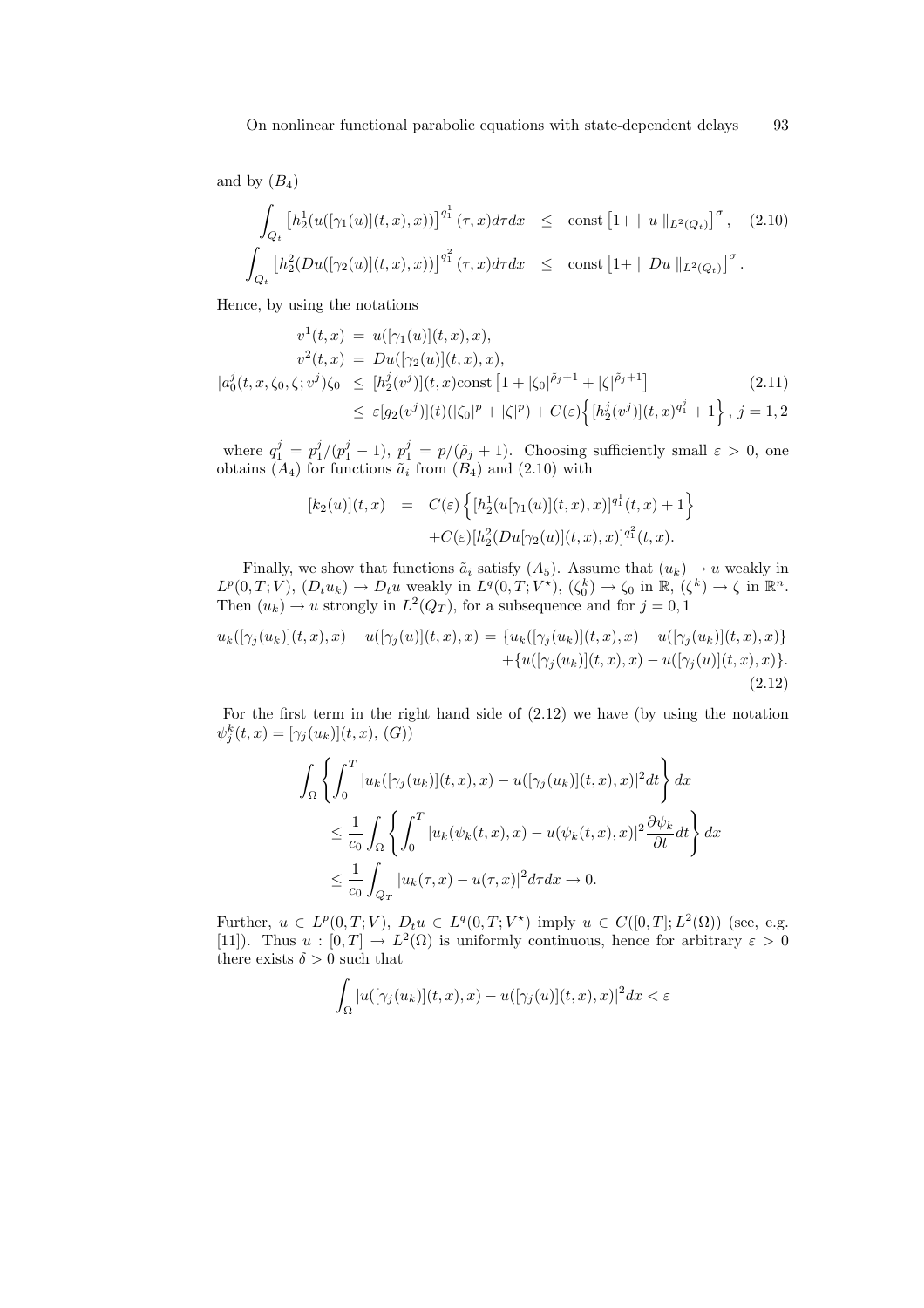if 
$$
|[\gamma_j(u_k)](t,x) - [\gamma_j(u)](t,x)| < \delta
$$
 for all  $(t,x) \in Q_T$ .

Since the operator  $\gamma_j: L^2(Q_T) \to C(\overline{Q_T})$  is continuous, there exists  $k_0$  such that

$$
|[\gamma_j(u_k)](t,x)-[\gamma_j(u)](t,x)| < \delta \text{ for } k \ge k_0.
$$

Consequently, for  $k \geq k_0$ 

$$
\int_{Q_T} |u([\gamma_j(u_k)](t,x),x) - u([\gamma_j(u)](t,x),x)|^2 dx dt < \varepsilon T,
$$

i.e the second term on the right hand side of  $(2.12)$  is converging to 0 in  $L^2(Q_T)$ .

Thus we have for the functions

$$
v_k^j(t,x) = u_k([\gamma_j(u_k)](t,x),x), \quad v^j(t,x) = u([\gamma_j(u)](t,x),x), \quad j = 0,1
$$

that  $(v_k^j) \to v^j$  strongly in  $L^2(Q_T)$ . Similarly, by using assumption (G) and the substitution in (2.8), for

$$
v_k^2(t,x) = D_l u_k([\gamma_2(u_k)](t,x),x), \quad v^2(t,x) = D_l u([\gamma_2(u)](t,x),x) \quad (l = 1,...,n)
$$

we have  $(v_k^2) \to v^2$  strongly in  $L^2(Q_T)$ , assuming that  $(D_l u_k) \to D_l u$  in  $L^2(Q_T)$ .

So by  $(B_5)$  assumption  $(A_5)$  is satisfied for  $\tilde{a}_i$   $(i = 0, 1, ..., n)$ . Therefore, by Theorem 2.1 we obtain the existence of solutions to  $(2.7)$ .

Now we formulate an existence theorem in  $(0, \infty)$  which can be obtained from Theorem 2.2, by using a diagonal process and the Volterra property (see, e.g. [7]). Denote by  $L_{loc}^p(0,\infty; V)$  the set of functions  $u:(0,\infty) \to V$  such that for each fixed finite  $T > 0$ ,  $u|_{(0,T)} \in L^p(0,T;V)$  and let  $Q_\infty = (0,\infty) \times \Omega$ ,  $L_{loc}^{\alpha}(Q_\infty)$  the set of functions  $u: Q_{\infty} \to \mathbb{R}$  such that  $u|_{Q_T} \in L^{\alpha}(Q_T)$  for any finite T. On operators  $\gamma_j$ assume

 $(G_{\infty})$  Operators  $\gamma_j : L^2_{loc}(Q_{\infty}) \to C(\overline{Q_{\infty}})$  are of Volterra type, i.e.  $\gamma_j(u)|_{Q_T}$ depends only on  $u|_{Q_T}$ , for any finite T and  $\gamma_j$ ,  $\frac{\partial}{\partial t}[\gamma_2(\cdot)] : L^2(Q_T) \to C(\overline{Q_T})$  are continuous for every T. Further,  $[\gamma_j(u)](\cdot,x)$  is absolutely continuous for a.e. fixed  $x \in \Omega$ ,

$$
\frac{\partial}{\partial t}[\gamma_j(u)](t,x) \ge c_0, \quad 0 \le [\gamma_j(u)](t,x) \le t
$$

with some constant  $c_0 > 0$ .

#### Theorem 2.3. Assume that

$$
a_i, a_0^j: Q_\infty \times \mathbb{R}^{n+1} \times L^2_{loc}(Q_\infty) \to \mathbb{R}, \quad \gamma_j: L^p_{loc}(Q_\infty) \to C(\overline{Q_\infty})
$$

satisfy assumptions ( $G_{\infty}$ ) and ( $B_1$ )–( $B_5$ ) for any finite T, further,  $a_i(t, x, \zeta_0, \zeta; u)|_{Q_T}$ ,  $a_0^j(t,x,\zeta_0,\zeta;u)|_{Q_T}$  depend only on  $u|_{Q_T}$  (Volterra property). Then for any  $f \in$  $L_{loc}^q(0,\infty; V^*)$ ,  $u_0 \in L^2(\Omega)$  there exists  $u \in L_{loc}^p(0,\infty; V)$  which is a solution of  $(2.7)$ for any finite T.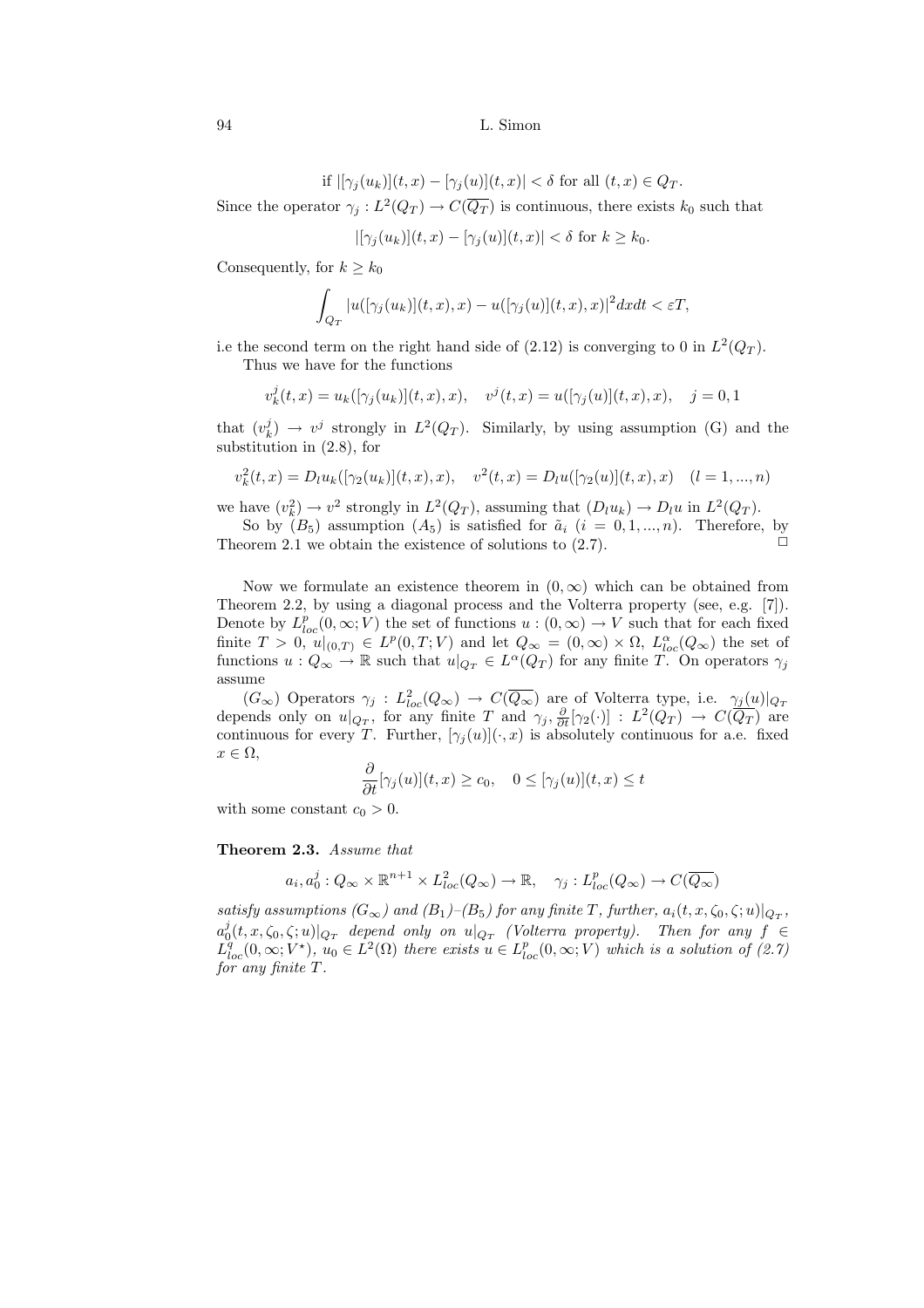# 3. Boundedness and stabilization

**Theorem 3.1.** Let the assumptions of Theorem 2.3 be satisfied such that  $\gamma_0(u)$  is depending only on t (not on x) and for all  $u \in L^2_{loc}(Q_\infty)$ , sufficiently large t we have on operators  $g_2$ ,  $h_2^j$  (in  $(B_4)$ )

$$
[g_2(u)](t) \geq const \left[1 + \sup_{\tau \in [0,t]} \int_{\Omega} u^2(\tau, x) dx\right]^{-\sigma^{\star}/2}, \quad t \in (0,\infty), \quad (3.1)
$$

$$
\int_{\Omega} [h_2^1(u)](t,x)^{q_1^1} dx \leq const \left[ 1 + \left( \int_{\Omega} u^2(t,x) dx \right)^{\tilde{\sigma}/2} \right], \tag{3.2}
$$

where  $0 < \tilde{\sigma} < p - \sigma^*$ ,  $\tilde{\sigma} \leq 2$ . In the particular case when  $\gamma_1(u)$  is depending only on t and not on  $x$ , we assume (instead of  $(3.2)$ )

$$
\int_{\Omega} [h_2^1(u)](t,x)^{q_1^1} dx
$$
\n
$$
\leq const \left[ 1 + \sup_{\tau \in [0,t]} \left( \int_{\Omega} u^2(t,x) dx \right)^{\sigma/2} + \varphi(t) \left( \sup_{\tau \in [0,t]} \int_{\Omega} u^2(t,x) dx \right)^{(p-\sigma^*)/2} \right]
$$
\n(3.3)

where  $\lim_{\infty} \varphi = 0$ . Further, for all  $u \in L^p(0, \infty; V)$ 

$$
|h_2^2(u)| \le \text{const.} \tag{3.4}
$$

Finally,  $|| f(t) ||_{V^*}$  is bounded for  $t \in (0, \infty)$ .

Then for a solution  $u \in L_{loc}^p(0,\infty;V)$  of (2.7) in  $(0,\infty)$ ,  $\int_{\Omega} u^2(t,x)dx$  is bounded for  $t \in (0, \infty)$ .

*Proof.* Let  $u \in L^p_{loc}(0,\infty; V)$  be a solution of (2.7). Applying (2.7) to  $u(t) \in V$ , we obtain for  $\tilde{y}(t) = \int u^2$  $dx,$ 

$$
= \int_{\Omega} u^{2}(t, x)dx, \quad y_{0}(t) = \int_{\Omega} u^{2}([\gamma_{0}(u)](t), x)dx
$$

$$
y_{1}(t) = \int_{\Omega} u^{2}([\gamma_{1}(u)](t, x), x)dx,
$$

by using (2.11) with sufficiently small  $\varepsilon > 0$ ,

$$
\frac{1}{2}\tilde{y}'(t) + \frac{1}{2}g_2(u([\gamma_0)](t),x))(t) \parallel u(t) \parallel_V^p
$$
\n
$$
-C \left\{ \int_{\Omega} [h_2^1(u([\gamma_1(u)](t),x))]^{q_1^1} dx + \int_{\Omega} [h_2^2(Du([\gamma_2(u)](t),x))]^{q_1^2} dx + 1 \right\}
$$
\n
$$
\leq \parallel f(t) \parallel_{V^*} \parallel u(t) \parallel_V
$$
\n
$$
\leq \text{const} \parallel u(t) \parallel_V.
$$
\n(3.5)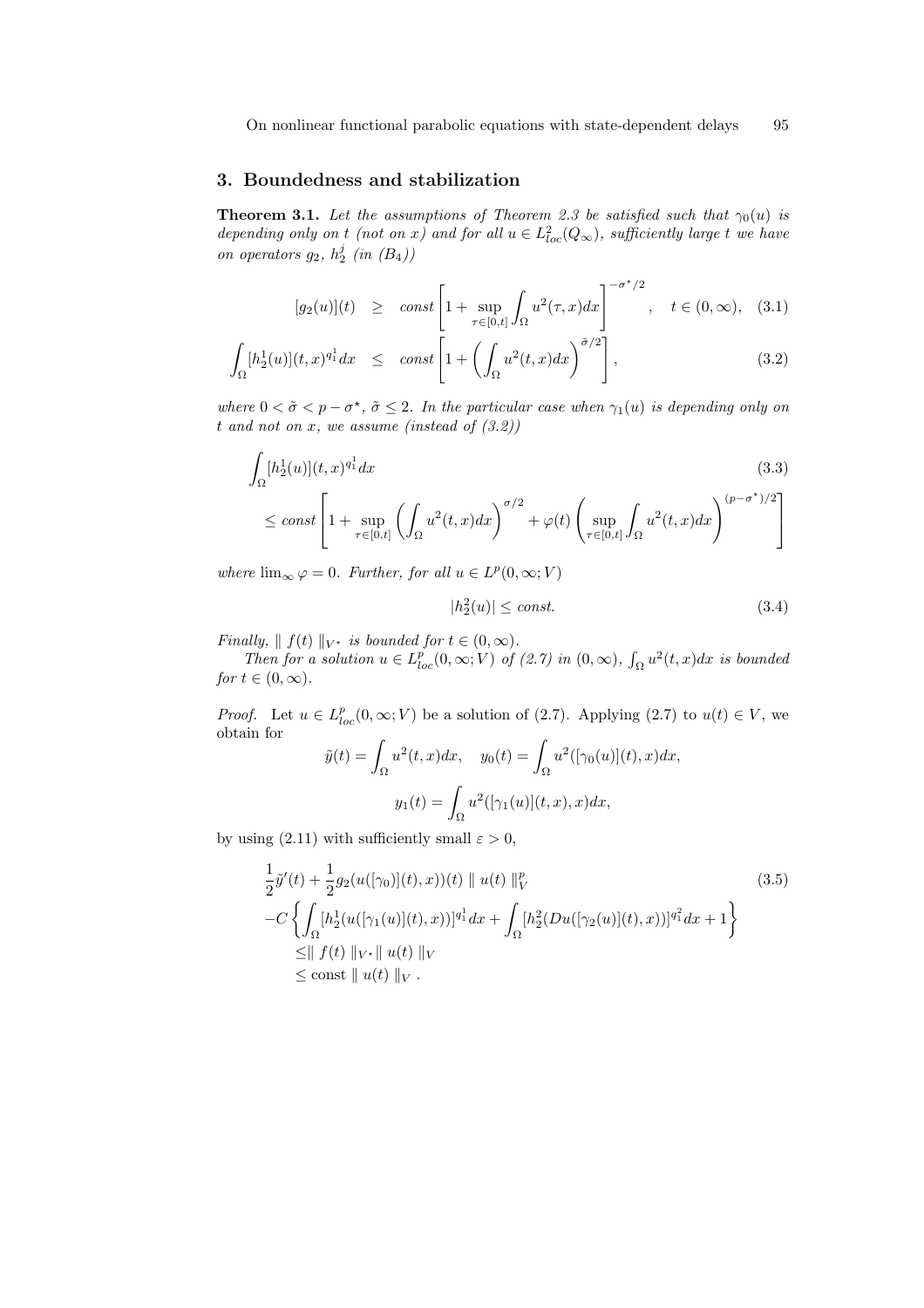Young's inequality implies

$$
\| u(t) \|_{V} \leq \frac{\varepsilon^{p}}{p} g_{2}(u([\gamma_{0}(u)](t), x))(t) \| u(t) \|_{V}^{p} + \frac{1}{q\varepsilon^{q}} \frac{1}{g_{2}(u([\gamma_{0}(u)](t), x))^{q/p}}.
$$
\n(3.6)

Choosing sufficiently small  $\varepsilon > 0$ , by

$$
\|u(t)\|_{V}^{p} \geq \text{const} \tilde{y}(t)^{p/2}
$$

we obtain in the case (3.3), when  $\gamma_1(u)$  is not depending on x,

$$
\tilde{y}'(t) + c^{\star}\tilde{y}(t)^{p/2} \left[ 1 + \sup_{\tau \in [0,t]} y_0(\tau) \right]^{-\sigma^{\star}/2}
$$
\n
$$
\leq \text{ const } \left[ 1 + \sup_{\tau \in [0,t]} y_1(\tau)^{\sigma/2} + \varphi(t) \sup_{\tau \in [0,t]} y_1(\tau)^{(p-\sigma^{\star})/2} + \sup_{\tau \in [0,t]} y_1(\tau)^{(q/p)(\sigma^{\star}/2)} \right].
$$

Since  $[\gamma_j(u)](\tau) \leq \tau$ ,  $\sup_{\tau \in [0,t]} y_j(\tau) \leq \sup_{\tau \in [0,t]} \tilde{y}(\tau)$   $(j = 0, 1)$ , thus we have

$$
\tilde{y}'(t) + c^{\star}\tilde{y}(t)^{p/2} \left[1 + \sup_{\tau \in [0,t]} \tilde{y}(\tau)\right]^{-\sigma^{\star}/2}
$$
\n
$$
\leq \text{ const } \left[1 + \sup_{\tau \in [0,t]} \tilde{y}(\tau)^{\sigma/2} + \varphi(t) \sup_{\tau \in [0,t]} \tilde{y}(\tau)^{(p-\sigma^{\star})/2} + \sup_{\tau \in [0,t]} \tilde{y}(\tau)^{(q/p)(\sigma^{\star}/2)}\right].
$$

Since  $\sigma < p - \sigma^*$ ,  $\lim_{\infty} \varphi = 0$  and  $(q/p)\sigma^* < p - \sigma^*$ , one obtains (as in [8]) that the above inequality implies the boundedness of  $\tilde{y}(t)$ .

In the case (3.2) (when  $\gamma_1(u)$  may depend on  $t, x$ ),

$$
\int_{\Omega}|h_2^1(u([\gamma_1(u)](t,x),x))|^{q_1^1}dx \leq \text{const}\left[1+\left(\int_{\Omega}|u([\gamma_1(u)](t,x),x)|^2dx\right)^{\tilde{\sigma}/2}\right].
$$

Hence, by using the notation  $\psi(t,x)=[\gamma_1(u)](t,x)$ 

$$
\int_{T_1}^{T_2} \left\{ \int_{\Omega} |h_2^1(u([\gamma_1(u)](t,x),x))|^{q_1^1} dx \right\} \n\leq \text{ const}(T_2 - T_1) + \text{const} \int_{T_1}^{T_2} \left[ \int_{\Omega} |u([\gamma_1(u)](t,x),x)|^2 dx \right]^{\tilde{\sigma}/2} dt \n\leq \text{ const}(T_2 - T_1) + \text{const} \left\{ \int_{\psi(T_1,x)}^{\psi(T_2,x)} \left[ \int_{\Omega} |u(\tau,x)|^2 dx \right] d\tau \right\}^{\tilde{\sigma}/2} .
$$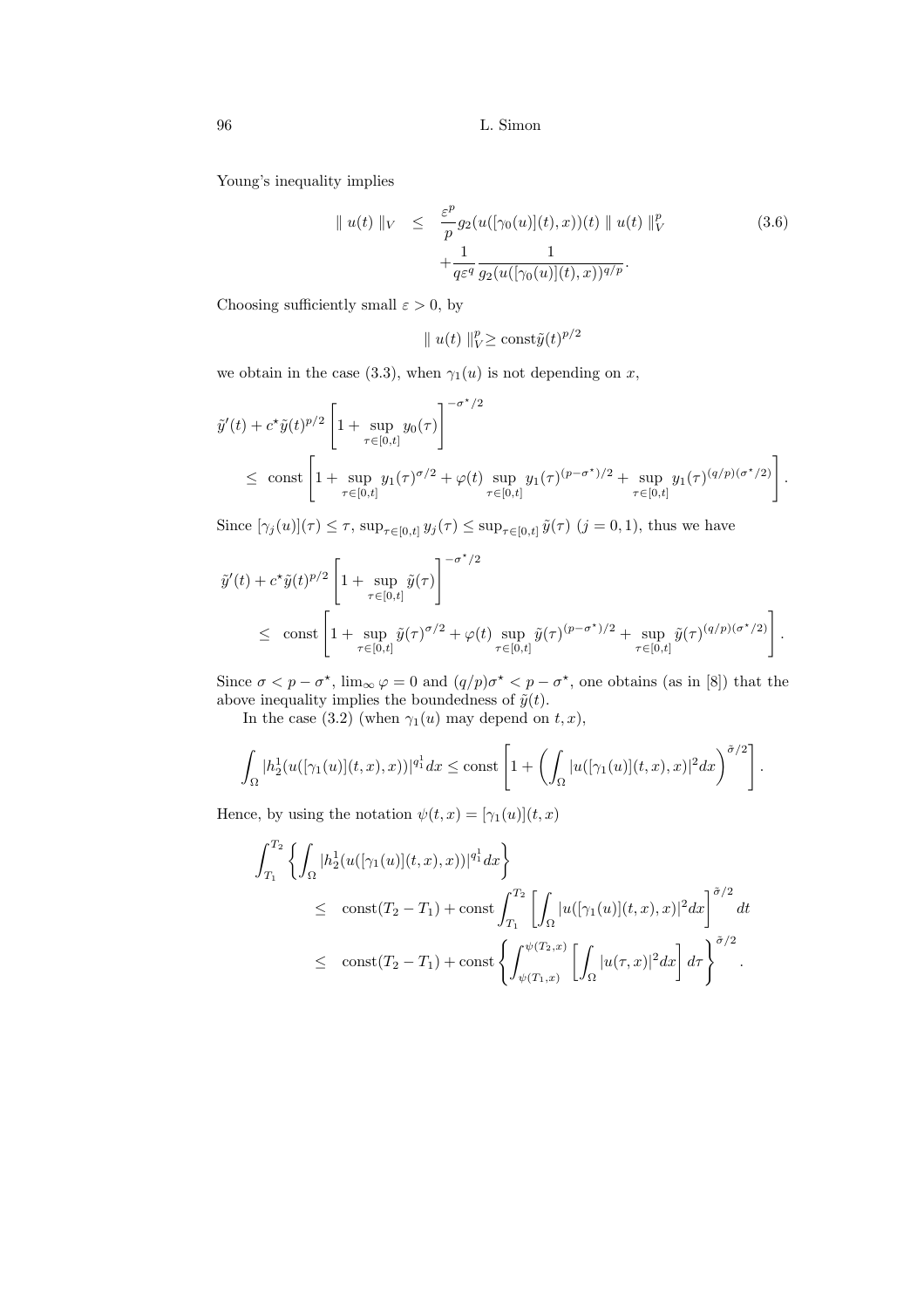Thus from  $(3.5)$ ,  $(3.6)$  one obtains

$$
\tilde{y}(T_2) - \tilde{y}(T_1) + \tilde{c}^{\star} \int_{T_1}^{T_2} \tilde{y}(t)^{p/2} \left[ 1 + \sup_{\tau \in [0,t]} \tilde{y}(\tau) \right]^{-\sigma^{\star}/2} dt
$$
\n
$$
\leq \text{ const}(T_2 - T_1) + \text{const} \left\{ \int_{\Omega} \left[ \int_{\psi(T_1, x)}^{\psi(T_2, x)} |u(\tau, x)|^2 d\tau \right] dx \right\}^{\tilde{\sigma}/2}
$$
\n
$$
\leq \text{ const}(T_2 - T_1) + \text{const} \left[ \int_{d_1 T_1}^{d_2 T_2} \tilde{y}(\tau) d\tau \right]^{\tilde{\sigma}/2}
$$

with some constants  $d_1, d_2 > 0$ . Since  $\tilde{\sigma} < p - \sigma^*$ , the last inequality implies (as above) the boundedness of  $\tilde{y}$ .

Now we formulate a theorem on stabilization of  $u(t)$  as  $t \to \infty$ .

Theorem 3.2. Assume that the conditions of Theorem 3.1 are fulfilled with Volterra operators

$$
g_1: L^2_{loc}(Q_\infty) \to \mathbb{R}^+, \tag{3.7}
$$

$$
k_1: L^2_{loc}(Q_\infty) \to L^q(\Omega) \tag{3.8}
$$

such that  $a_0^1(t, x, \zeta_0, \zeta; 0) = 0$  and the following monotonicity condition is satisfied with some constant  $c_2 > 0$ :

$$
\sum_{i=1}^{n} [a_i(t, x, \zeta_0, \zeta; u) - a_i(t, x, \zeta_0^*, \zeta^*; u)](\zeta_i - \zeta_i^*)
$$
\n
$$
+ [a_0^0(t, x, \zeta_0, \zeta; u) - a_0^0(t, x, \zeta_0^*, \zeta^*; u)](\zeta_0 - \zeta_0^*)
$$
\n
$$
\ge [g_2(u)](t)[|\zeta - \zeta^*|^p + |\zeta_0 - \zeta_0^*|^p] + c_2(\zeta_0 - \zeta_0^*)^2.
$$
\n(3.9)

Further, for arbitrary fixed  $u \in L_{loc}^p(0,\infty;V) \cap L^{\infty}(0,\infty;L^2(\Omega))$ , with  $D_t u \in$  $L^q_{loc}(0,\infty;V^\star),\,(\zeta_0,\zeta)\in\mathbb{R}^{n+1},\ a.a.\ x\in\widetilde{\Omega}$ 

$$
|a_i(t, x, \zeta_0, \zeta; u) - a_{i, \infty}(x, \zeta_0, \zeta)| \leq \Phi(t)[1 + |\zeta_0|^{p-1} + |\zeta|^{p-1}], \quad i = 1, ..., n,
$$
  
\n
$$
|a_0^0(t, x, \zeta_0, \zeta; u) - a_{0, \infty}^0(x, \zeta_0, \zeta)| \leq \Phi(t)[1 + |\zeta_0|^{p-1} + |\zeta|^{p-1}], \qquad (3.10)
$$
  
\n
$$
|a_0^2(t, x, \zeta_0, \zeta; u)| \leq \Psi(t)[1 + |\zeta_0|]
$$

with some Carathéodory functions  $a_{i,\infty}$ ,  $a_{0,\infty}^0$  where  $\int_0^\infty \Phi(t)^q dt < \infty$ ,  $\int_0^\infty \Psi(t)^2 dt <$  $\infty$ . On  $a_0^1$  we assume for every  $w \in V$  the inequality

$$
|a_0^1(t, x, \zeta_0, \zeta; w) - a_{0,\infty}^1(x; w)| \le \Psi(t)[1 + |\zeta_0|]
$$

where  $a_{0,\infty}^1 : \Omega \times V \to \mathbb{R}$  is such that  $a_{0,\infty}^1(\cdot; w)$  is measurable; there exist constants  $a > 0, 0 < c_3 < c_2$  such that for all  $u, u^{\star}, v \in L_{loc}^p(0, \infty; V) \cap L^{\infty}(0, \infty; L^2(\Omega)),$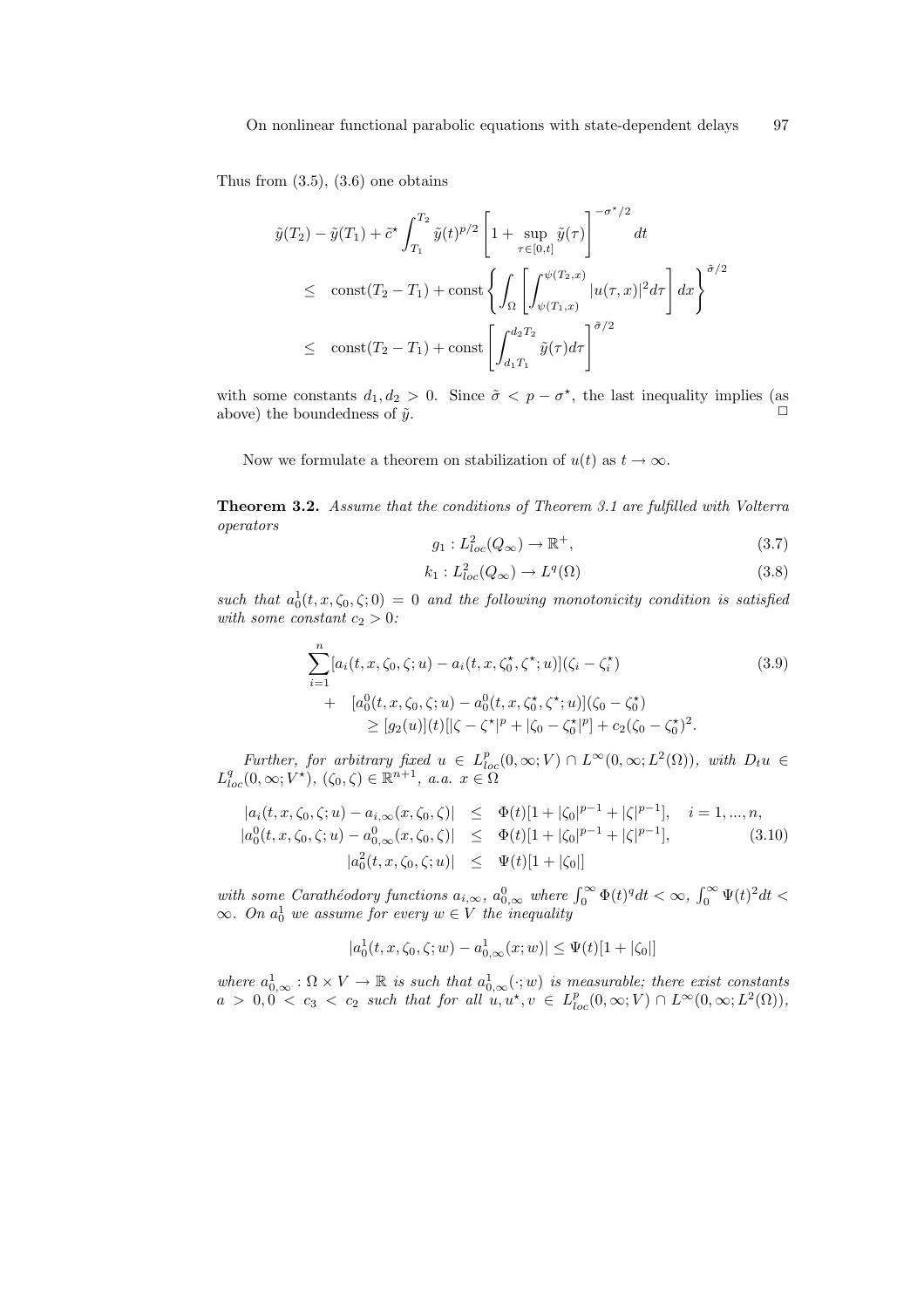$$
T_1 > T_2 \ge 0,
$$
  
\n
$$
\int_{T_1}^{T_2} \int_{\Omega} |a_0^1(t, x, v, Dv; u) - a_0^1(t, x, v, Dv; u^*)|^2 dt dx
$$
\n
$$
\le c_0 c_3^2 \int_{\max\{0, T_1 - a\}}^{T_2} \int_{\Omega} [u - u^*]^2 dt dx, \qquad [\gamma_1(u)](t, x) \ge t - a.
$$
\n(3.11)

Finally, there exists  $f_{\infty} \in V^*$  such that

$$
\| f(t) - f_{\infty} \|_{V^*} \le \Phi(t). \tag{3.12}
$$

Then for a solution of  $(2.4)$  in  $(0, \infty)$  we have

$$
\int_0^\infty \|u(t) - u_\infty\|_V^p dt < \infty, \qquad \int_0^\infty \|u(t) - u_\infty\|_{L^2(\Omega)}^2 dt < \infty,
$$
 (3.13)  

$$
\lim_{h \to 0} \|u(t) - u_\infty\|_{L^2(\Omega)} = 0.
$$
 (3.14)

$$
\lim_{t \to \infty} \|u(t) - u_{\infty}\|_{L^{2}(\Omega)} = 0,
$$
\n(3.14)

$$
\int_{T}^{\infty} \|u(t) - u_{\infty}\|_{L^{2}(\Omega)}^{2} dt \le const \bigg\{ e^{-\tilde{\gamma}T} \tag{3.15}
$$

$$
+\int_0^T \left[ e^{-\tilde{\gamma}(T-t)} \int_t^\infty (\Phi(\tau)^q + \Psi(\tau)^2) d\tau \right] dt \bigg\}
$$

with some constant  $\tilde{\gamma} > 0$  where  $u_{\infty} \in V$  is the unique solution to

$$
A_{\infty}(u_{\infty}) = f_{\infty} \tag{3.16}
$$

and the operator  $A_{\infty}: V \to V^*$  is defined for  $z, v \in V$  by

$$
\langle A_{\infty}(z), v \rangle = \sum_{i=1}^{n} \int_{\Omega} a_{i,\infty}(x, z, Dz) D_i v dx + \int_{\Omega} a_{0,\infty}^0(x, z, Dz) v dx + \int_{\Omega} a_{0,\infty}^1(x, z) v dx.
$$

*Proof.* Since the functions  $a_{i,\infty}$  and  $a_{0,\infty}^0$  satisfy the Carathéodory condition and  $a_{0,\infty}^1(\cdot;z)$  is measurable, we obtain from  $(B_2)$ ,  $(3.10)$  that  $A_{\infty}: V \to V^*$  is bounded and demicontinuous. From (3.9), (3.10), (3.11) it is not difficult to derive that  $A_{\infty}$  is strictly monotone and by  $(B_4)$   $\ddot{A}_{\infty}$  is coercive. Thus there exists a unique solution of (3.16).

If u is a solution of  $(2.4)$  in  $(0, \infty)$  then by  $(3.16)$  one obtains

$$
\langle D_t[u(t) - u_\infty], u(t) - u_\infty \rangle + \langle [A(u)](t) - A_\infty(u_\infty), u(t) - u_\infty \rangle = \qquad (3.17)
$$

$$
\langle f(t) - f_\infty, u(t) - u_\infty \rangle.
$$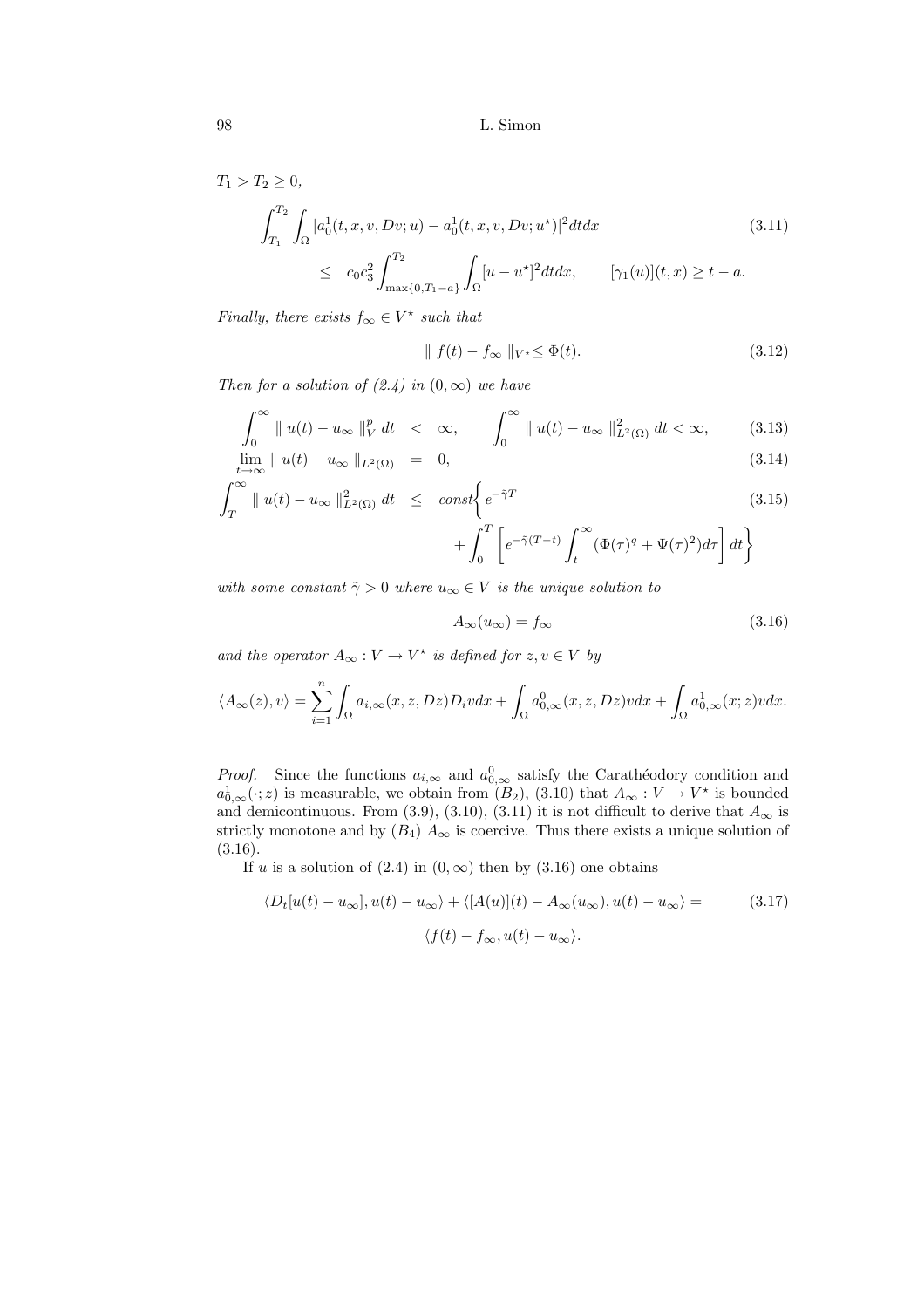By using the notation

$$
\langle [A_u(u_\infty)](t), z \rangle = \int_{\Omega} \sum_{i=1}^n a_i(t, x, u_\infty(x), Du_\infty(x); u([\gamma_0(u)](t, x), x)) D_i z \, dx
$$

$$
+ \int_{\Omega} a_0^0(t, x, u_\infty(x), Du_\infty(x); u([\gamma_0(u)](t, x), x)) z \, dx
$$

$$
+ \int_{\Omega} a_0^1(t, x, u, Du; u_\infty) z \, dx
$$

$$
+ \int_{\Omega} a_0^2(t, x, u, Du; Du([\gamma_2(u)](t, x), x)) z \, dx,
$$

(3.9) and Young's inequality, we obtain for the second term in (3.17)

$$
\langle [A(u)](t) - A_{\infty}(u_{\infty}), u(t) - u_{\infty} \rangle \qquad (3.18)
$$
  
\n
$$
= \langle [A(u)](t) - [A_u(u_{\infty})](t), u(t) - u_{\infty} \rangle + \langle [A_u(u_{\infty})](t) - A_{\infty}(u_{\infty}), u(t) - u_{\infty} \rangle
$$
  
\n
$$
\geq [g_2(u([\gamma_0(u)](t, x), x))](t) \parallel u(t) - u_{\infty} \parallel_V^p + c_2 \int_{\Omega} |u(t) - u_{\infty}|^2 dx
$$
  
\n
$$
- \Big| \int_{\Omega} [a_0^1(t, x, u, Du; u([\gamma_1(u)](t, x), x)) - a_0^1(t, x, u, Du; u_{\infty})][u(t) - u_{\infty}] dx \Big|
$$
  
\n
$$
- |\langle [A_u(u_{\infty})](t) - A_{\infty}(u_{\infty}), u(t) - u_{\infty} \rangle|.
$$
  
\n(3.18)

For arbitrary  $\varepsilon > 0$ 

$$
\begin{split}\n&|\langle [A_u(u_\infty)](t) - A_\infty(u_\infty), u(t) - u_\infty \rangle| \\
&\leq \frac{\varepsilon^p}{p} \|u(t) - u_\infty\|_V^p + \frac{\varepsilon^2}{2} \|u(t) - u_\infty\|_{L^2(\Omega)}^2 \\
&+ C(\varepsilon) \sum_{i=1}^n \int_{\Omega} |a_i(t, x, u_\infty, Du_\infty; u([\gamma_0(u)](t, x), x)) - a_{i,\infty}(x, u_\infty, Du_\infty|^q dx \\
&+ C(\varepsilon) \int_{\Omega} |a_0^0(t, x, u_\infty, Du_\infty; u([\gamma_0(u)](t, x), x)) - a_{0,\infty}^0(x, u_\infty, Du_\infty|^q dx \\
&+ C(\varepsilon) \int_{\Omega} |a_0^1(t, x, u, Du; u_\infty) - a_{0,\infty}^1(x; u_\infty)|^2 dx \\
&+ C(\varepsilon) \int_{\Omega} |a_0^2(t, x, u, Du; Du([\gamma_2(u)](t, x), x))|^2 dx\n\end{split}
$$

and

$$
|\langle f(t) - f_{\infty}, u(t) - u_{\infty} \rangle| \leq \varepsilon^{p} / p \parallel u(t) - u_{\infty} \parallel_{V}^{p} + C(\varepsilon) \parallel f(t) - f_{\infty} \parallel_{V^*}^{q}.
$$

Thus, since  $\int_{\Omega} u^2(t)dx$  is bounded and

$$
\langle D_t[u(t) - u_\infty], u(t) - u_\infty \rangle = \frac{1}{2}y'(t) \text{ where } y(t) = \int_{\Omega} |u(t) - u_\infty|^2 dx,
$$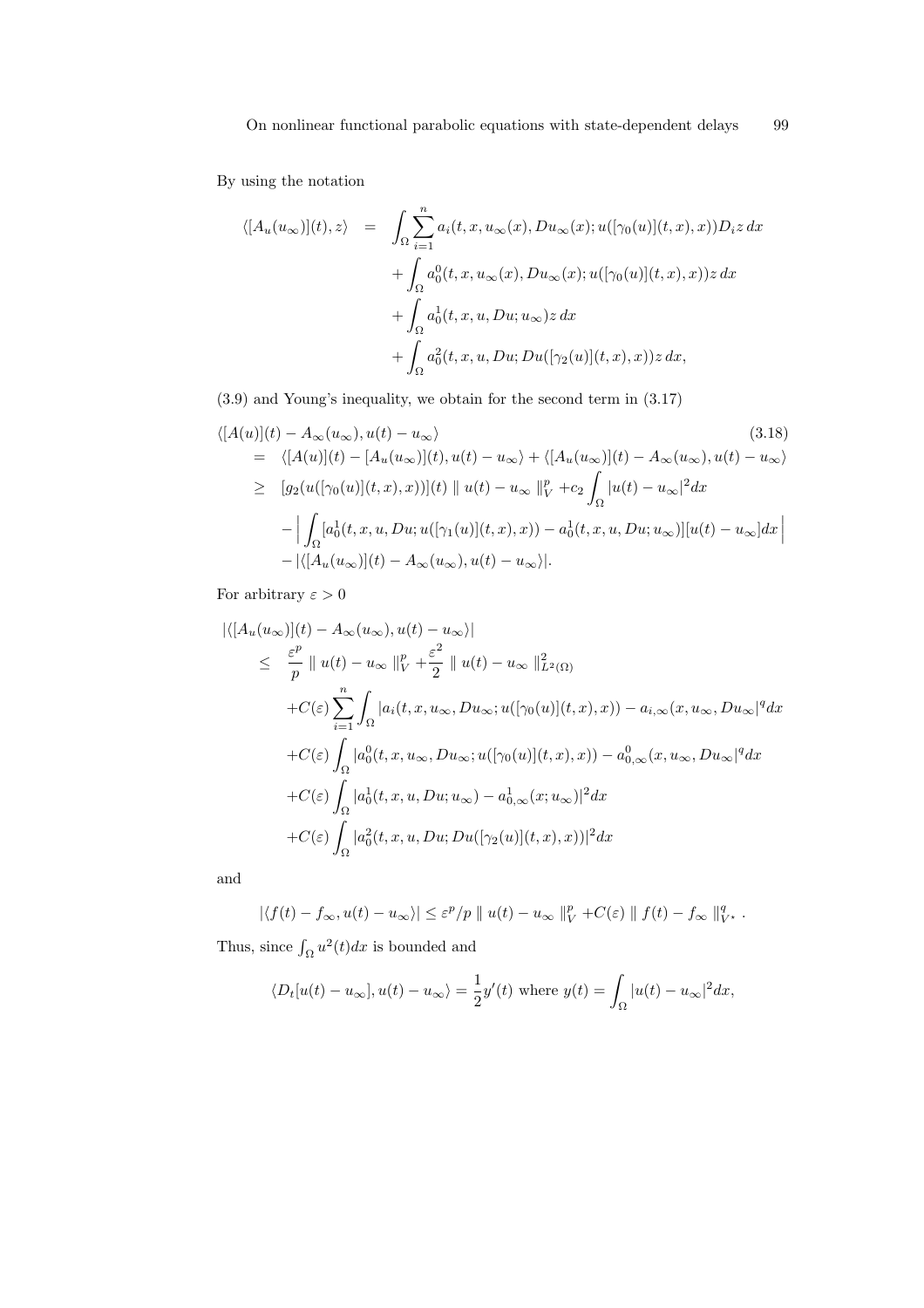integrating (3.17) over  $(T_1, T_2)$ , we obtain with sufficiently small  $\varepsilon$ 

$$
y(T_2) - y(T_1) + c^* \int_{T_1}^{T_2} ||u(t) - u_{\infty}||_V^p dt + \tilde{c}_2 \int_{T_1}^{T_2} y(t)dt
$$
(3.19)  

$$
- \left[ \int_{T_1}^{T_2} \int_{\Omega} |a_0^1(t, x, u, Du; u([\gamma_1(u)](t, x), x)) - a_0^1(t, x, u, Du; u_{\infty})|^2 dt dx \right]^{1/2}
$$
  

$$
\times \left[ \int_{T_1}^{T_2} y dt \right]^{1/2} \le c \left( \int_{T_1}^{T_2} \Phi^q dt + \int_{T_1}^{T_2} \Psi^2 dt \right)
$$

with some constants  $c^*, c, \tilde{c}_2 > 0$  where  $c_3 < \tilde{c}_2 < c_2$ . By (3.11) for sufficiently large  $T_1$ 

$$
\int_{T_1}^{T_2} \int_{\Omega} |a_0^1(t, x, u, Du; u([\gamma_1(u)](t, x), x)) - a_0^1(t, x, u, Du; u_{\infty})|^2 dt dx
$$
  
\n
$$
\leq c_0 c_3^2 \int_{\max\{0, T_1 - a\}}^{T_2} \left[ \int_{\Omega} |u([\gamma_1(u)](t, x), x) - u_{\infty}(x)|^2 dx \right] dt
$$
  
\n
$$
\leq c_3^2 \int_{\max\{0, T_1 - 2a\}}^{T_2} \left[ \int_{\Omega} |u(\tau, x) - u_{\infty}(x)|^2 dx \right] d\tau.
$$

Since y is bounded,  $c_3 < \tilde{c}_2$  and  $\int_0^\infty \Phi^q dt < \infty$ ,  $\int_0^\infty \Psi^2 dt < \infty$ , we obtain from (3.19) with  $T_1 = 0$  (3.13).

Thus by (3.11), (3.19)

$$
\int_0^\infty \int_{\Omega} |a_0^1(t, x, u, Du; u([\gamma_1(u)](t, x), x)) - a_0^1(t, x, u, Du; u_\infty)|^2 dt dx < \infty,
$$

and, consequently,  $\lim_{\infty} y = 0$ .

Because, first observe that by (3.13)

$$
\liminf_{t\to\infty}y(t)=0
$$

Hence there exist

$$
T_1 < T_2 < \dots < T_k < \dots \to +\infty \text{ such that } \lim_{k \to \infty} y(T_k) = 0.
$$

Applying (3.19) to  $T_1 = T_k$  and  $T_2 = T$  with  $T > T_k$ , we obtain

$$
0 \le y(T) \le y(T_k) + a_k \quad \text{where } \lim_{k \to \infty} a_k = 0
$$

and so  $\lim_{\infty} y = 0$ .

Finally, from (3.11), (3.14), (3.19) we obtain as  $T_2 \rightarrow \infty$ 

$$
-y(T_1) + c^* \int_{T_1}^{\infty} \| u(t) - u_{\infty} \|_{V}^p dt + \tilde{c}_2 \int_{T_1}^{\infty} y dt
$$
  

$$
-c_3 \left[ \int_{T_1 - 2a}^{\infty} y dt \right]^{1/2} \left[ \int_{T_1}^{\infty} y dt \right]^{1/2} \le \text{const} \left[ \int_{T_1}^{\infty} \Phi(t)^q dt + \int_{T_1}^{\infty} \Psi(t)^2 dt \right].
$$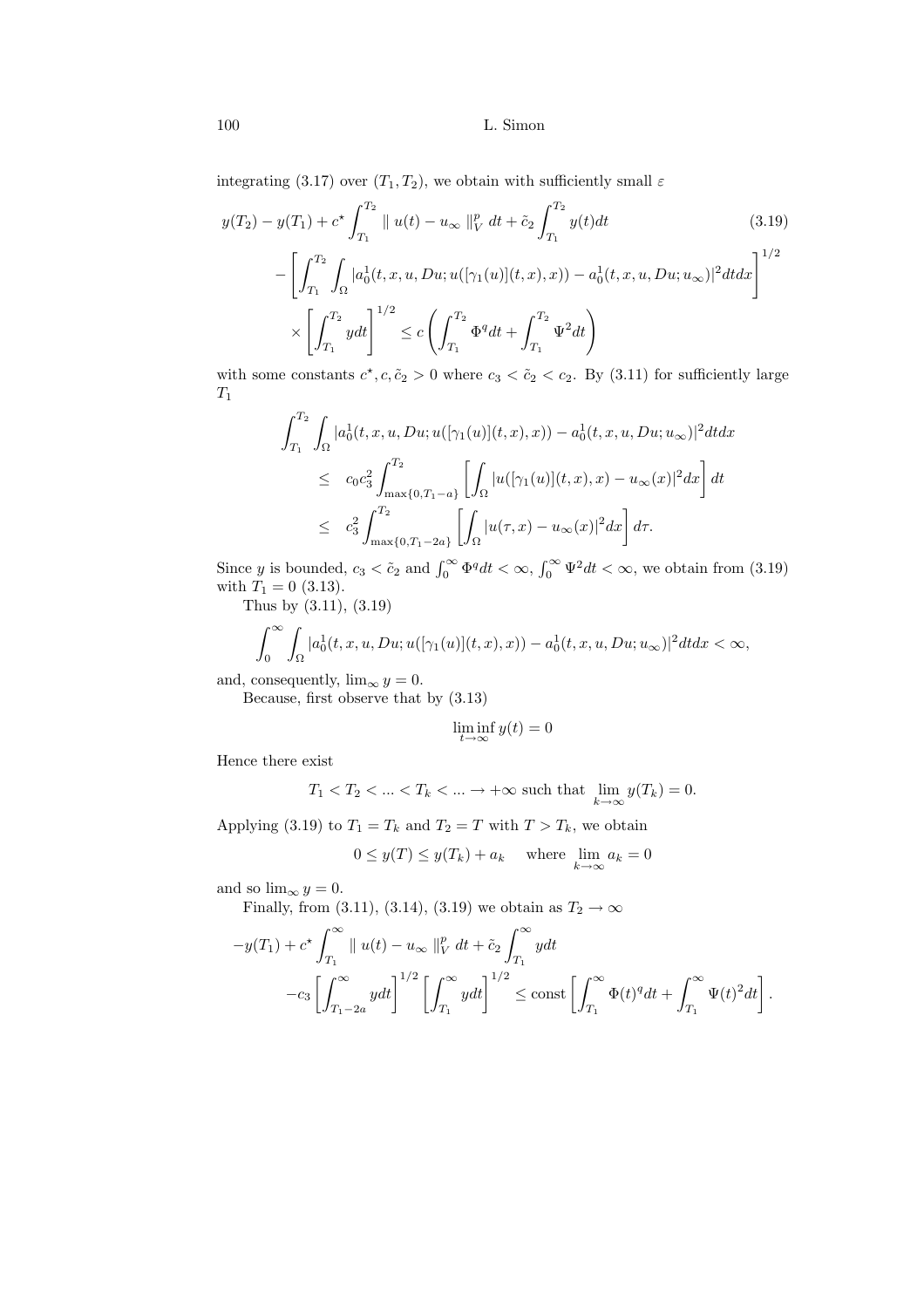Hence, by using the notation  $Y(T) = \int_T^{\infty} y(t)dt$ ,

$$
Y'(T_1) + (\tilde{c}_2 - c_3/2)Y(T_1) - (c_3/2)Y(T_1 - 2a)
$$
  
\n
$$
\leq Y'(T_1) + \tilde{c}_2 Y(T_1) - c_3 Y(T_1 - 2a)^{1/2} Y(T_1)^{1/2}
$$
  
\n
$$
\leq \text{const} \left[ \int_{T_1}^{\infty} \Phi^q dt + \int_{T_1}^{\infty} \Psi^2 dt \right].
$$
\n(3.20)

Since the real part of the roots of the characteristic equation

$$
\lambda + (\tilde{c}_2 - c_3/2) - (c_3/2)e^{-2\lambda a} = 0
$$

is negative, we obtain for the solution the inequality  $(3.15)$ .

Example 3.1. Consider examples of the following type:

$$
a_i(t, x, \zeta_0, \zeta; u) = b(t, x, [H(u)](t, x))\zeta_i|\zeta|^{p-2}, \quad i = 1, ..., n,
$$
  
\n
$$
a_0^0(t, x, \zeta_0, \zeta; u) = b_0(t, x, [H_0(u)](t, x))\zeta_0|\zeta_0|^{p-2} + c_2\zeta_0, \quad c_2 \ge 0
$$

where  $b, b_0$  are bounded Carathéodory functions satisfying with some positive constant  $c<sub>3</sub>$  $\overline{c}$  $c_2$ 

$$
b(t, x, \theta) \ge \frac{c_3}{1 + |\theta|^{\sigma^*}}, \qquad b_0(t, x, \theta) \ge \frac{c_3}{1 + |\theta|^{\sigma^*}};
$$
  

$$
a_0^j(t, x, \zeta_0, \zeta; u) = b_0^j(t, x, [F_j(u)](t, x)) \alpha_0^j(t, x, \zeta_0, \zeta), \qquad j = 1, 2
$$
 (3.21)

(or  $a_0^j$  is a sum of such products), where functions  $\alpha_0^j$ ,  $b_0^j$  satisfy

$$
|\alpha_0^j(t, x, \zeta_0, \zeta)| \le \text{const}[1 + |\zeta_0|^{\tilde{\rho}_j} + |\zeta|^{\tilde{\rho}_j}], \qquad |b_0^j(t, x, \theta)|^{q_1^j} \le \text{const}(1 + |\theta|^2).
$$

Finally,

$$
H, H_0: L^2(Q_T) \to C(\overline{Q_T}), \quad F_j: L^2(Q_T) \to L^2(Q_T)
$$

are continuous operators of Volterra type, satisfying

$$
\|H(u)\|_{C(\overline{Q_t})} \le \text{const} \|u\|_{L^2(Q_t)}, \quad \|H_0(u)\|_{C(\overline{Q_t})} \le \text{const} \|u\|_{L^2(Q_t)},
$$

$$
\int_{Q_t} |F_j(u)|^2 \le \text{const} \left(\int_{Q_t} |u|^2\right)^{\sigma/2}, \quad t > 0.
$$

It is not difficult to show that the conditions of the existence Theorem 2.2 are fulfilled. If the above conditions hold for all  $T > 0$  and  $t > 0$  then the conditions of Theorem 2.3 are satisfied.

Further, assumptions of Theorem 3.1 are fulfilled if the following additional assumptions are satisfied. Assumption  $(3.1)$  is satisfied if

$$
\| H(u) \|_{C(\overline{Q_t})} \le \text{const} \sup_{\tau \in [0,t]} \left[ \int_{\Omega} u^2(\tau, x) dx \right]^{1/2},
$$
  

$$
\| H_0(u) \|_{C(\overline{Q_t})} \le \text{const} \sup_{\tau \in [0,t]} \left[ \int_{\Omega} u^2(\tau, x) dx \right]^{1/2} t > 0,
$$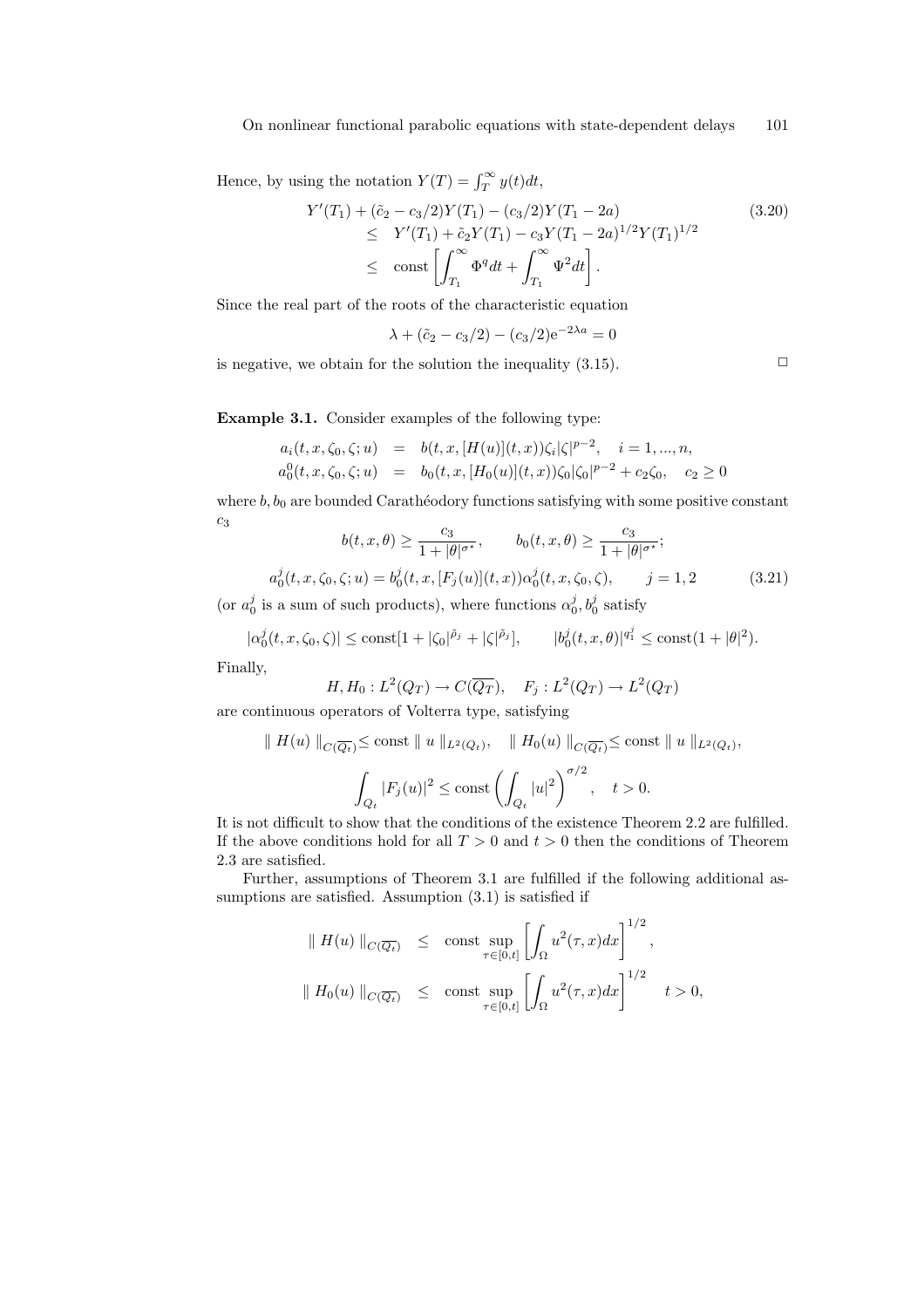(3.2) is satisfied if

$$
\int_{\Omega} [F_1(u)]^2(t, x) dx \le \text{const} \left( \int_{\Omega} u^2(t, x) dx \right)^{\tilde{\sigma}/2} \text{ for all } t > 0,
$$

 $(3.3)$  is satisfied if for all  $t > 0$ 

$$
\int_{\Omega} |F_1(u)|^2(t,x)dx \leq \text{const} \left\{ 1 + \left[ \sup_{\tau \in [0,t]} \int_{\Omega} u^2(t,x)dx \right]^{\sigma/2} \right\}
$$

$$
+ \varphi(t) \left[ \sup_{\tau \in [0,t]} \int_{\Omega} u^2(t,x)dx \right]^{\left(p-\sigma^{\star}\right)/2}.
$$

Inequality (3.4) is satisfied if

$$
|b_0^2(t, x, \theta)| \le \text{const.}
$$

Finally, the assumptions of Theorem 3.2 are fulfilled if the following additional conditions are satisfied for our example.  $c_2 > 0$ , there exist measurable functions  $b_{\infty}, b_{0,\infty}$ such that for all fixed  $u \in L_{loc}^p(0,\infty;V) \cap L^{\infty}(0,\infty;L^2(\Omega))$ , with  $D_t u \in L_{loc}^q(0,\infty;V^{\star})$ 

$$
|b(t, x, [H(u)](t, x)) - b_{\infty}(x)| \leq \Phi(t), \quad |b_0(t, x, [H(u)](t, x)) - b_{0, \infty}(x)| \leq \Phi(t),
$$
  

$$
|b_0^2(t, x, \theta)| \leq \Phi(t).
$$

Functions  $b, b_0$  may have the form

$$
b(t, x, \theta) = \frac{b_{\infty}(x)}{1 + \Phi(t)|\theta|^{\sigma^{\star}}}, \quad b_0(t, x, \theta) = \frac{b_{0, \infty}(x)}{1 + \Phi(t)|\theta|^{\sigma^{\star}}}
$$

where  $b_{\infty}, b_{0,\infty}$  are measurable functions having values between two positive constants. Further,

$$
a_0^1(t, x, \zeta_0, \zeta; u) = b_{0,\infty}^1(x, F_1(u)) + \beta(t, \zeta_0, \zeta), \qquad (3.22)
$$

where

$$
|\beta(t,\zeta_0,\zeta)| \le \Psi(t)(1+|\zeta_0|),
$$

the Carathéodory function  $b^1_{0,\infty}$  satisfies the Lipschitz condition

$$
|b^1_{0,\infty}(x,\theta)-b^1_{0,\infty}(x,\theta^\star)|\leq \tilde{c}_3|\theta-\theta^\star|
$$

and the operator  $F_1$  satisfies

$$
\int_{T_1}^{T_2} \int_{\Omega} |F_1(u) - F_1(u^*)|^2 dt dx \leq c_0 \hat{c}_3^2 \int_{\max\{0, T_1 - a\}}^{T_2} \int_{\Omega} |u - u^*|^2 dt dx, \quad c_2 > \tilde{c}_3 \hat{c}_3.
$$

(In this case  $a_0^1$  is a sum of two products of the form  $(3.21)$ .)